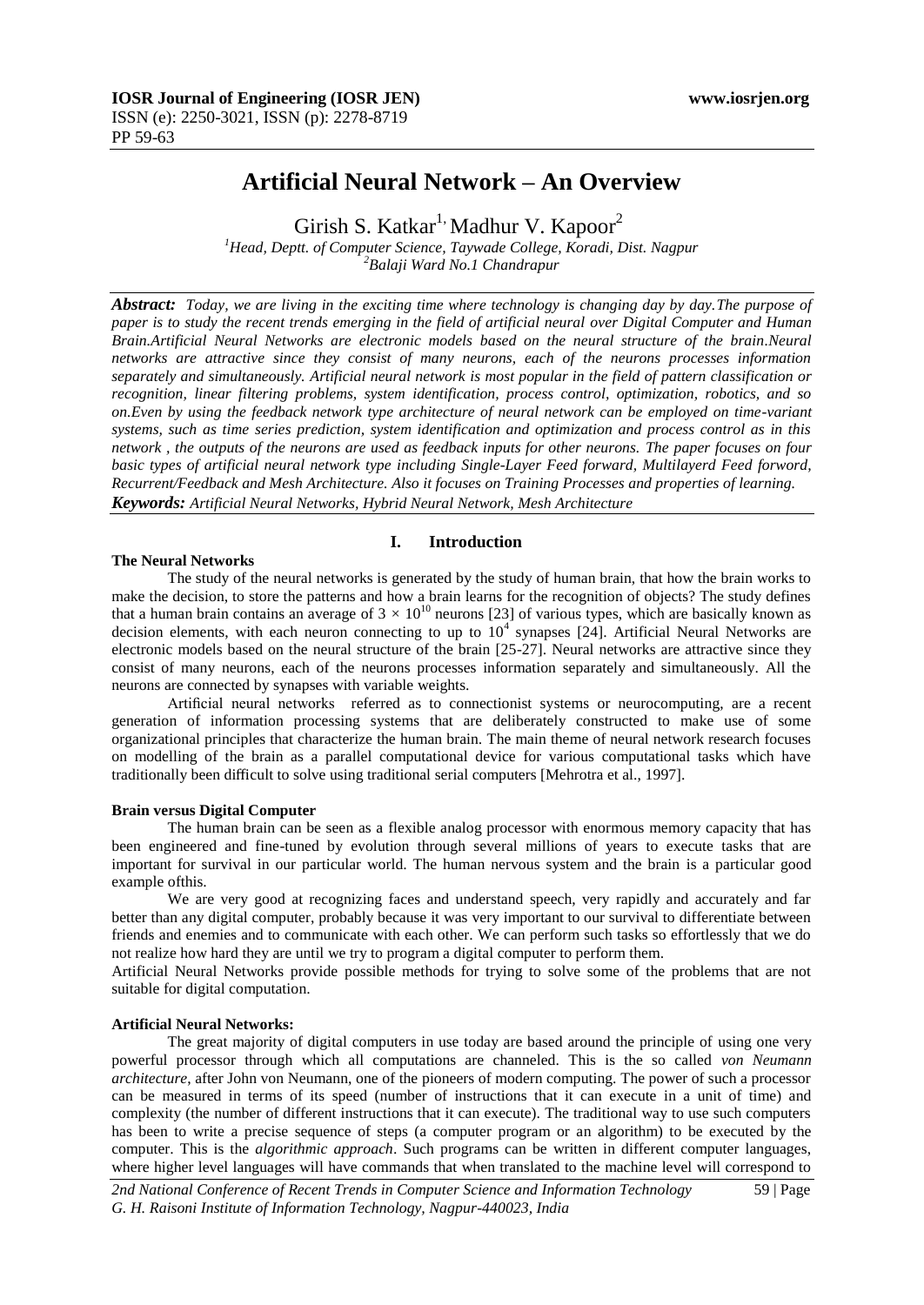several instructions at the processor level. Researchers in Artificial Intelligence (AI) follow the algorithmic approach and try to capture the knowledge of an expert in some specific domain as a set of rules to create so called *expert systems*. This is based on the hypothesis that the expert's thought process can be modelled by using a set of symbols and a set of logical rules which manipulate such symbols. This is the *symbolic approach*. It is still necessary to have someone that understands the process (the expert) and someone to program thecomputer.

*Artificial Neural Networks* (ANN), also called *neurocomputing*, *connectionism*, or *parallel distributed processing* (PDP), provide an alternative approach to be applied to problems where the algorithmic and symbolic approaches are not well suited.Artificial NeuralNetworks are *inspired* by our present knowledge of biological nervous systems, although they do not try to be realistic in every detail (the area of ANN is not concerned with *biological modelling*, a different field). Some ANN models may therefore be totally unrealistic from a biological modelling point of view[HKP91].

In contrast to the conventional digital computer, ANN perform their computation using a large number of very simple and highly interconnected processors operating in parallel. The representation of knowledge is distributed over these connections and "learning" is performed by changing certain values associated with such connections.

Current ANN models are so crude approximations of biological nervous systems that it is hard to justify the use of the word *neural*. The word is used today more because of historical reasons since most of the earlier researchers came from biological or psychological backgrounds, not engineering or computer science. It is generally believed that knowledge about *real* biological neural networks can help by providing insights about how to improve the *artificial* neural network models and clarifying their limitations and weaknesses. The next section presents a simplified introduction to the human nervous system and human brain. The human brain is the most complex organ we have and is a structure still poorly understood, despite intense research and much progress since Santiago Ramon y Cajal showed that the human nervous system is made of an assembly of welldefinedcells.

## **Main Architectures of Artificial Neural Networks**

In general, an artificial neural network can be divided into three partswhich are knownas:

(a) Inputlayer

This layer is responsible for receiving information (data), signals, features, or measurements from the external environment. These inputs (samples or patterns) are usually normalized within the limit values produced by activation functions. This normalization results in better numerical precision for the mathematical operations performed by the network.

(b) Hidden, intermediate, or invisiblelayers

These layers are composed of neurons which are responsible for extracting patterns associated with the process or system being analyzed. These layers perform most of the internal processing from anetwork.

(c) Outputlayer

This layer is also composed of neurons, and thus is responsible for producing and presenting the final network outputs, which result from the processing performed by the neurons in the previous layers.

The main architectures of artificial neural networks, considering the neuron disposition, as well as how they are interconnected and how its layers are composed, can be divided as follows: (i) single-layer feedforward network, (ii) multilayer feedforward networks, (iii) recurrent networks and (iv) meshnetworks.

## **Single-Layer Feedforward Architecture**

This artificial neural network has just one input layer and a single neural layer, which is also the output layer. Figure 1illustrates a simple-layer feedforward network composed of n inputs and m outputs.The information always flows in a single direction (thus, unidirectional), which is from the input layer to the output layer. From Fig. 1, it is possible to see that in networks belonging to this architecture, the number of network outputs will always coincide with its amount of neurons. These networks are usually employed in pattern classification and linear filteringproblems.

Among the main network types belonging to feedforward architecture are the Perceptron and the ADALINE, whose learning algorithms used in their training processes are based respectively on Hebb"s rule and Deltarule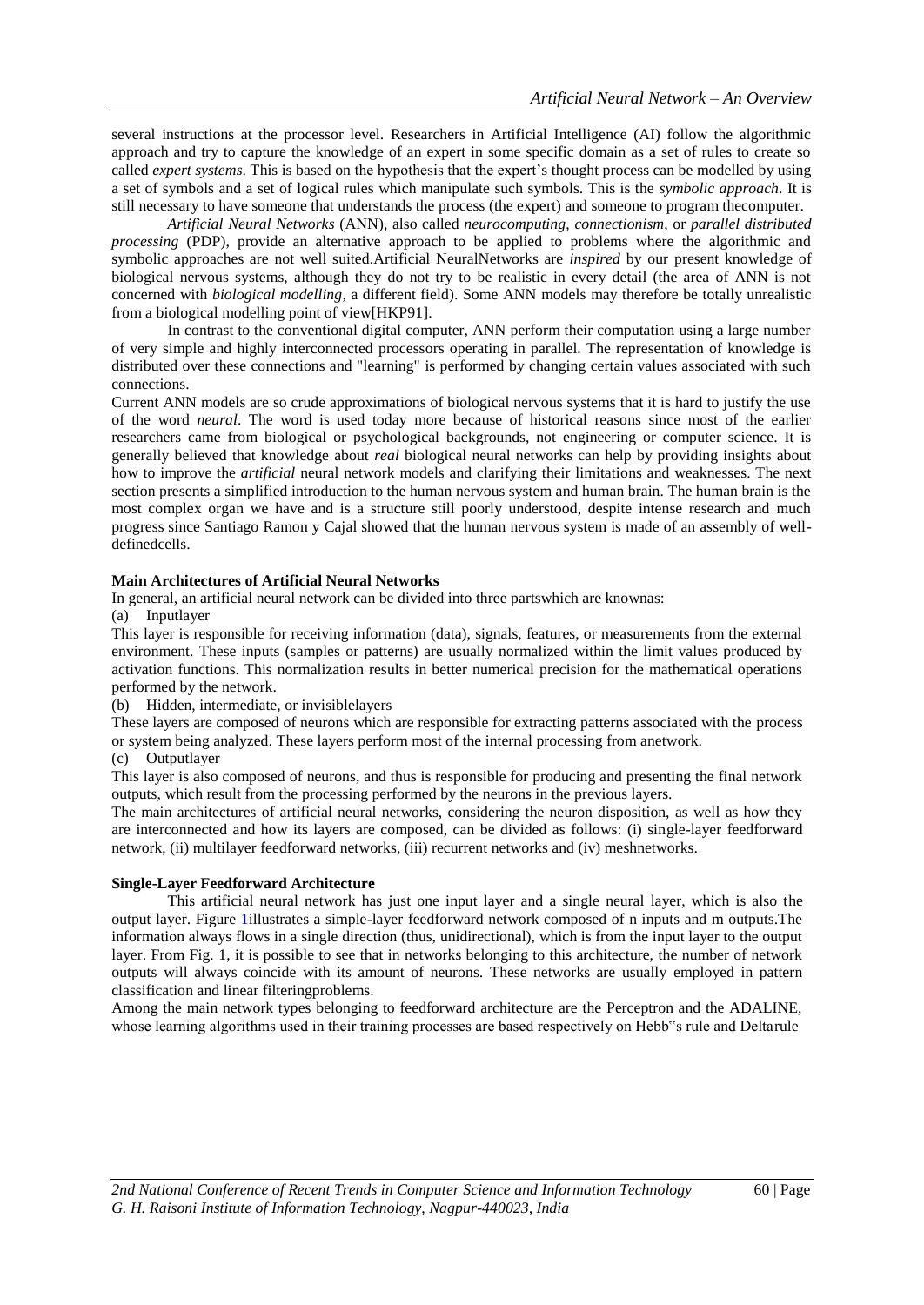

## **Multiple-Layer Feedforward Architectures**

Differently from networks belonging to the previous architecture, feedforward networks with multiple layers are composed of one or more hidden neural layers (Fig.2). They are employed in the solution of diverse problems, like those related to function approximation, pattern classification, system identification, process control, optimization, robotics, and so on. Figure 2 shows a feedforward network with multiple layers composed of one input layer with n sample signals, two hidden neural layers consisting of n1 and n2 neurons respectively, and, finally, one output neural layer composed of m neurons representing the respective output values of the problem being analyzed.

Among the main networks using multiple-layer feedforward architectures are the Multilayer Perceptron (MLP) and the Radial Basis Function (RBF), whoselearning algorithms used in their training processes are respectively based on the generalized delta rule and the competitive/delta rule. From Fig. 2, it is possible to understand that the amount of neurons composing the first hidden layer is usually different from the number of signals composing the input layer of the network. In fact, the number of hidden layers and their respective amount of neurons depend on the nature and complexity of the problem being mapped by the network, as well as the quantity and quality of the available data about the problem. Nonetheless, likewise for simple-layer feedforward networks, the amount of output signals will always coincide with the number of neurons from that respectivelayer.



**Figure 2:** Example of a feedforward network with multiple layers

#### **Recurrent or Feedback Architecture**

In these networks, the outputs of the neurons are used as feedback inputs for other neurons. The feedback feature qualifies these networks for dynamic information processing, meaning that they can be employed on time-variant systems, such as time series prediction, system identification and optimization, process control, and so forth.

Among the main feedback networks are the Hopfield and the Perceptron with feedback between neurons from distinct layers, whose learning algorithms used in their training processes are respectively based on energy function minimization and generalized deltarule.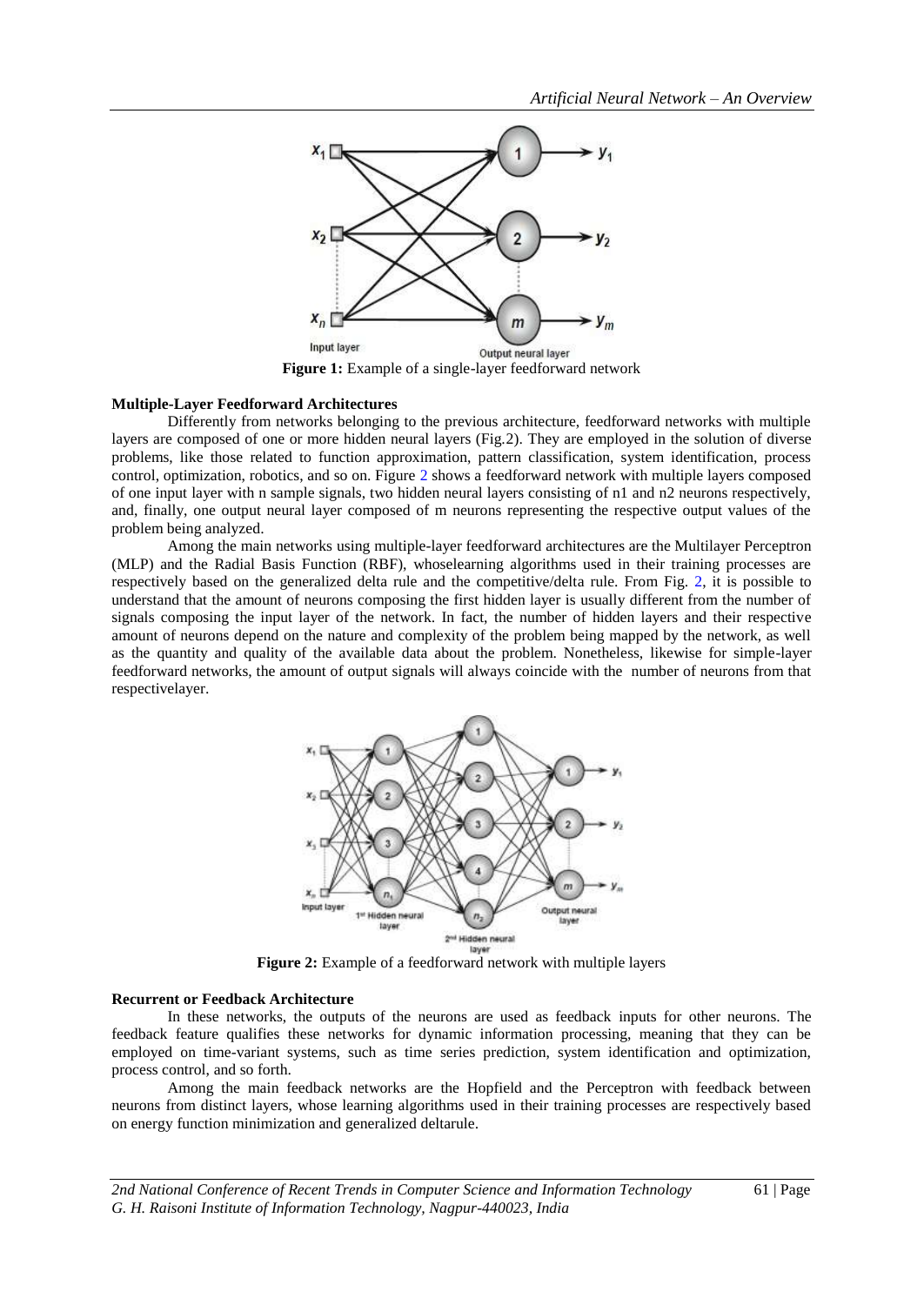

**Figure 3:** Example of a recurrent network

Figure 3 illustrates an example of a Perceptron network with feedback, where one of its output signals is fed back to the middle layer.

Thus, using the feedback process, the networks with this architecture produce current outputs also taking into consideration the previous output values.

#### **Mesh Architectures**

The main features of networks with mesh structures reside in considering the spatial arrangement of neurons for pattern extraction purposes, that is, the spatial localization of the neurons is directly related to the process of adjusting their synaptic weights and thresholds. These networks serve a wide range of applications and are used in problems involving data clustering, pattern recognition, system optimization, graphs, and soforth.

The Kohonen network is the main representative of mesh architectures, and its training is performed through a competitive process.From Fig.4, it is possible to verify that in this network category, the several input signals are read by all neurons within thenetwork.



**Figure 4:** An example of the Kohonen network where its neurons are arranged within a two-dimensional space

#### **Training Processes and Properties ofLearning**

One of the most relevant features of artificial neural networks is their capability of learning from the presentation of samples (patterns), which expresses the system behavior. Hence, after the network has learned the relationship between inputs andoutputs, it can generalize solutions, meaning that the network can produce an output which is close to the expected (or desired) output of any given input values.

Therefore, the training process of a neural network consists of applying the required ordinated steps for tuning the synaptic weights and thresholds of its neurons, in order to generalize the solutions produced by its outputs.

Usually, the complete set containing all available samples of the system behavior is divided into two subsets, which are called training subset and test subset. The training subset, composed of 60–90 % of random samples from the complete set, will be used essentially in the learning process. On the other hand, the test subset, which is composed of 10–40 % from the complete sample set, will be used to verify if the network capabilities of generalizing solutions are within acceptable levels, thus allowing the validation of a given topology. Nonetheless, when dimensioning these subsets, statistical features of the data must also be considered. During the training process of artificial neural networks, each complete presentation of all the samples belonging to the training set, in order to adjust the synaptic weights and thresholds, will be called trainingepoch.